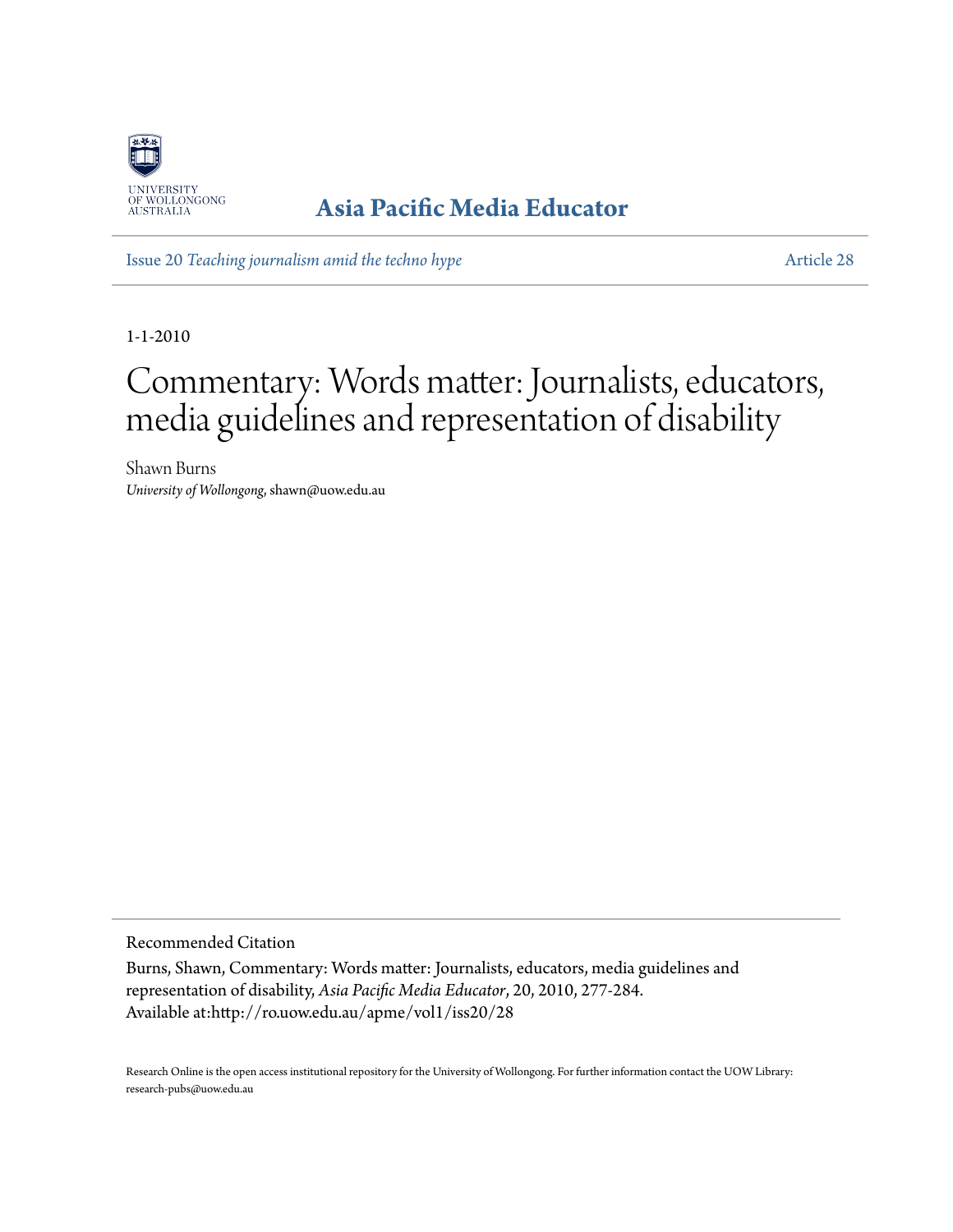## **Commentary** Words matter: Journalists, educators, media guidelines and representation of disability



**Shawn Burns** University of Wollongong, NSW shawn@uow.edu.au

A four-letter word starting with 'c', and "humour" have served to reinforce the message – words matter. In June 2010, individual but disturbingly similar cases of racism rocked leading sporting codes and organisations in Australia - the National Rugby League (NRL) and the Australian Football League (AFL).

Two former champion Australian sportsmen – one a recently retired rugby league star, Andrew Johns, and the other, a former Australian rules heavyweight, Mal Brown –were at the centre of a debate about words and, more importantly, the power of words.

Johns was accused of racial vilification while serving as an assistant coach to the NSW State of Origin rugby league team. Johns admitted to using a racial slur against Queensland opposition team member, Greg Inglis.

Johns was reported to have told one of his NSW charges, centre Beau Scott, to stop "that black c…" (expletive), in a reference to the Aboriginal player, Inglis. The incident erupted into front-page headlines when Johns's words motivated NSW indigenous player, Timana Tahu, to walk out on the state side and refuse to play in the team's upcoming clash with Queensland as a protest against Johns's comments.

Following the public outcry and media attention, Johns quit his position as assistant coach to the NSW team on Friday, June 11. *The Courier Mail* (12 June, 2010) in Brisbane reported Johns as saying:

"Two nights ago, while trying to talk up the match, I made a disparaging comment about a member of the other team and, in the process of that, I referred to the colour of his skin. I should have thought more what I was saying about a player whom I have always admired and respected and I hope I can speak with Greg soon to explain what happened."

Five days later on June16, former Richmond Aussie rules player Brown created his own controversy by using another "c" word to describe Aboriginal footballers. In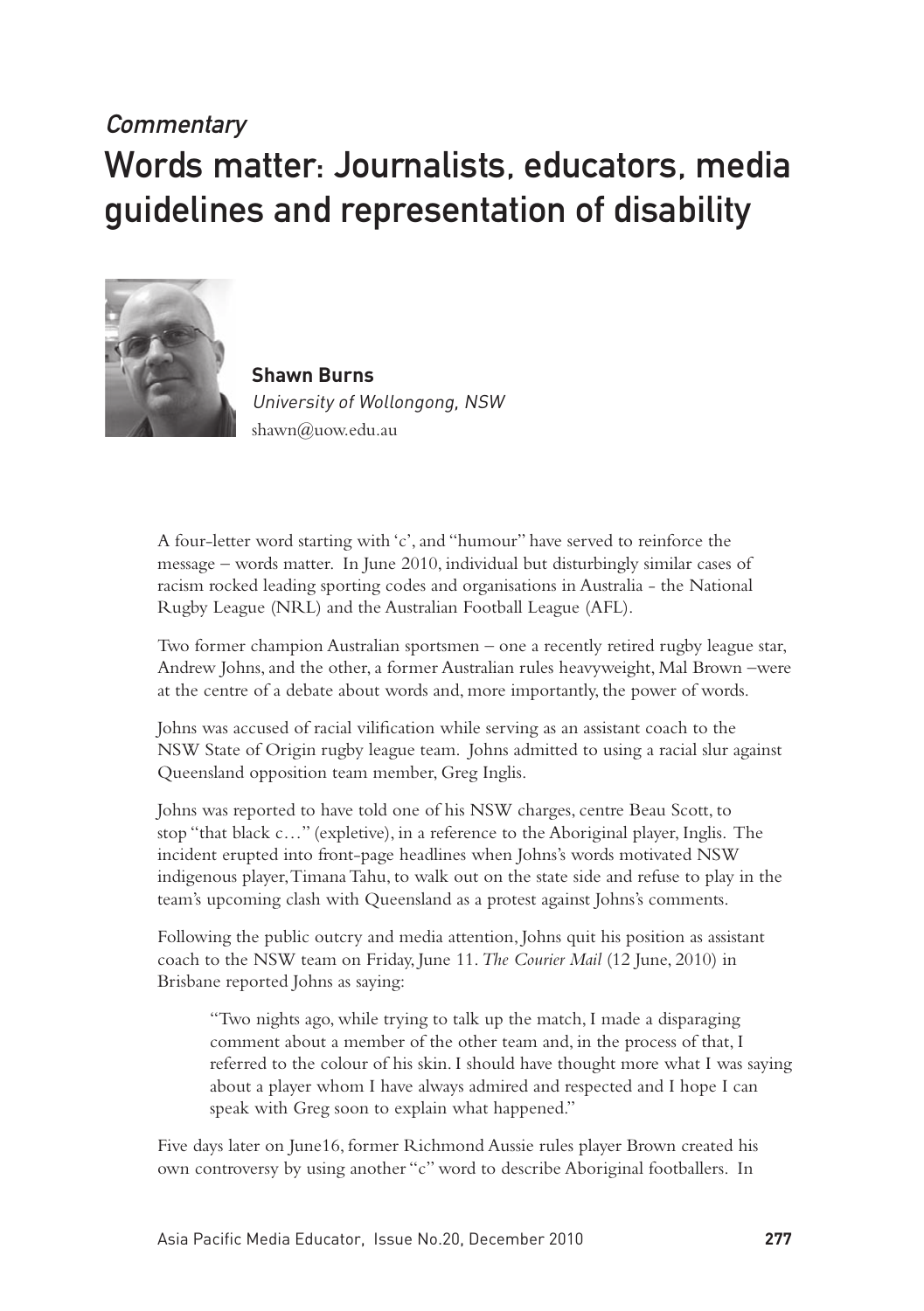what he maintained was a humorous description of indigenous players, Brown, at a fundraising luncheon, referred to them as "cannibals".

Fox Sports (June 17, 2010) reported Brown as saying in reference to poor lighting at an early Legends game in which he was a coach:

"We have a distinct disadvantage, the West Australians, because the Victorians picked both sides. They cheated. They picked the best players. And because there were no lights on, I couldn't pick any of the cannibals. I couldn't pick Nicky Winmar or Michael Mitchell or Chrissy Lewis. All the good black fellows, we couldn't pick them because they couldn't see them in the light."

Brown later "reservedly" apologised for his comments.

"I apologise reservedly because it was meant with jest and humour," he was reported on the Nine Network to have said.

Both incidents sparked public outcry, political condemnation and criticisms from the respective football codes. Brown, whose football heydays were in the 1970s, was largely painted as a relic; Johns was presented as being ignorant – by himself and others.

"I can't apologise strongly enough. Thankfully I was able to relay that to him today and I am glad we were able to talk. I didn't realise until then how ignorant I was and I want to make that point to him when I get the chance to apologise to Timana in person," Johns told *The Daily Telegraph* on June12.

I could not help but ask myself and, indeed, I tweeted the question:

"I've been pondering. Replace racial slurs with disability slurs – e.g. 'you run like a spastic'. Does Johns still have his SOO job?" (June 16, 2010)

What if the comments by Johns and Brown were about people with disability, instead of Aboriginal people? Would Johns still be a part of the NSW State of Origin outfit if he had said: "You have to get that spastic c…"? Would the criticism of Mal Brown have existed or the tapes even been played if he had told the luncheon a "humorous" joke about the "retards"?

While the football controversies had focused attention on racial vilification, the two incidents served to highlight the power of words. I have spent the last two years researching the power of words used by journalists – like those who would have spent time covering and contemplating the Johns and Brown incidents. While the Brown and Johns cases were centred on racial vilification, my research focused on the media representation of people with disability and, in particular, the words and phrases that journalists use in their stories.

In 1994, the Disability Council of NSW commissioned researcher and writer Joan Hume to develop media guidelines to assist and advise journalists on the representation of people with disability. Hume, who was paralysed in a car crash in 1971, had written extensively on disability in society and was considered a logical choice to develop the guidelines. The A4 booklet addressed issues such as word choice, the use of stereotypes, and how to approach and prepare for interviews with people with disability. But to what extent have journalists followed the Disability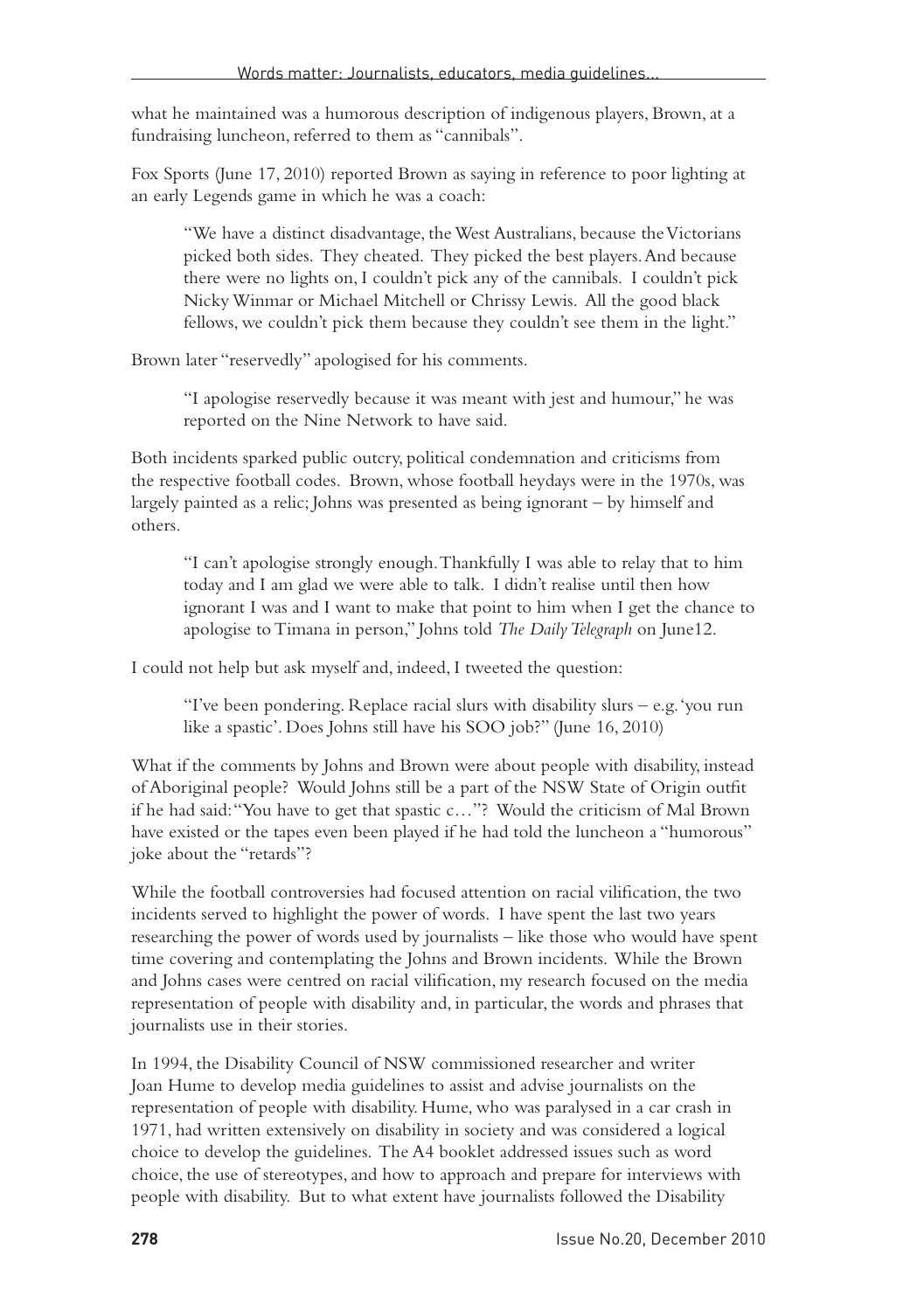Council of NSW Media Guidelines in their reporting since it was introduced? My general query led to these specific questions:

- 1) How do journalists frame their reporting of people with disability?
- 2) Why do journalists apply particular frames in their stories?
- 3) What impact do these frames have on community perceptions of people with disability?

My research started in 2008 when I interviewed Hume to explore the process of developing the guidelines and if she thought they have been effective 16 years later. It was about that time too when the feature film, *Tropic Thunder*, sparked outrage from disability advocacy groups. The film featured actor Ben Stiller as Tugg Speedman – a character in the film famous for his stereotypical and degrading portrayal of a man with an intellectual disability. A similar atmosphere of outrage and or disillusionment was present at the time the Disability Council of NSW media guidelines were introduced.

Since the United Nations proclaimed 1981 as the International Year of the Disabled Person, and from 1992 onwards, December 3 as the International Day of People with Disability, a list of movies about people with disability had been produced with many receiving critical acclaim. The films included: *Children of a Lesser God* (1986), *Rain Man* (1988), *Born of the Fourth of July* (1989), *My Left Foot* (1989), and *Scent of a Woman* (1992). The films featured some of Hollywood's biggest names, including Dustin Hoffman, who played an 'autistic savant' in *Rain Man*; Daniel Day Lewis, who played an Irish writer with severe cerebral palsy in *My Left Foot*; and, Al Pacino, who played an army colonel who is blind and intent on committing suicide in *Scent of a Woman*. Only one of the films, *Children of a Lesser God*, featured a 'real' person with a disability, Marlee Matlin – who is deaf.

Hume said: "In spite of all the International Year of the Disabled Person propaganda, the film media wasn't getting the message about equal opportunity and equal participation in all aspects of life."

Hume added that the film industry's approach to disability was part of the motivation for the Disability Council of NSW to create the media guidelines, but the stereotyped coverage of disability by the news media at the time was the primary catalyst for action. Prominent are the "supercrip" and "vicitim" stereotypes (Clogston 1989; 1990; 1993; Hume 1994; Haller 1997):

"Brave crip superhero, such as Christopher Reeve's story; sob stories about doom 'afflicted' accident 'victims' usually 'wheelchair-bound'. Confined to iron-lung, cute little cerebral-palsied kids with calipers being patted on the heads by beaming politicians and bountiful do-gooders," she said.

Hume contended those images pushed the introduction of the guidelines for journalists to refer to when reporting on people with disability. "Many of these articles not only defamed and distorted the images of people with disabilities but used deeply and offensive language, such as outlined in the guidelines," she said.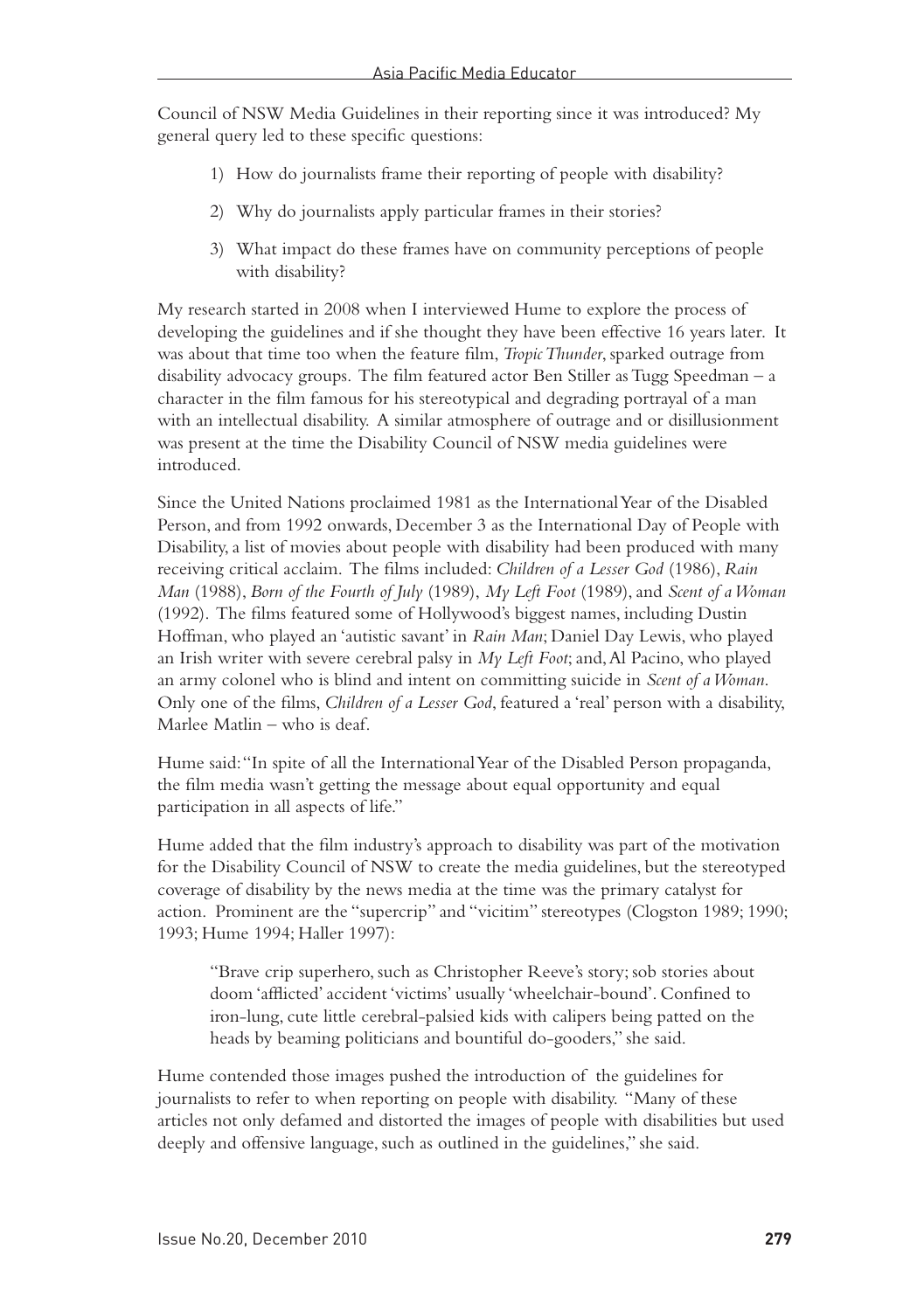The guidelines noted that words, such as 'moron' and 'invalid', were 'words to be avoided' in reporting about people disability. It was not uncommon then (in the early '90s) for people with Downs Syndrome to be referred to as 'Mongoloid' and people with intellectual disability to be called 'morons'.

With reference to the Disability Council of NSW Media Guidelines, I then conducted a textual analysis of television and newspaper items in New South Wales between 17 November and 17 December 2008 (incorporating five newspapers and six daily television news bulletins) to find out how much has changed. Over the four-week period, which included International Day of People with Disability, there were 38 newspaper articles and 36 television news stories about people with disability and/or the issues they face.

My analysis showed that words such as 'Mongoloid' and 'retard' were not used by journalists in a disability context. However, phrases that the guidelines considered to be offensive in the '90s - such as 'wheelchair-bound' and 'suffers from' - are still being used by journalists today. There were eight references to 'wheelchair-bound' (newspaper) and five instances of 'suffers from' (newspaper) being used in a disability context. Which is significant when compared to the total number of stories published about people with disability and/or the issues they face.

On how words are misused in stories about people with disability, I would argue that someone 'uses' a wheelchair – they are not bound to it. If someone was "wheelchairbound" they would not be able to get out of it. My eight-year-old son, who uses a wheelchair, is not bound to it. The same can be said for the terms "suffers from". Do all people with disability "suffer" from it? A person may be blind, but do they "suffer" from it? Australia's Disability Commissioner Graeme, Innes, whom I interviewed for my research, is blind but it would be a hard case to argue that he "suffers" from blindness.

What news frames did journalists use to represent people with disability? I used a set of media models of disability, developed by the late John Clogston and his colleague Beth Haller (1989), to categorise the items about people with disability. Clogston and Haller's eight models of disability are divided along 'traditional' and 'progressive' lines. The 'traditional' models are: medical; social pathology; supercrip, and business. The 'progressive' models are: minority/civil right; cultural pluralism; legal, and consumer.

Of the 38 newspaper articles deemed to be specific about people with disabilities and/ or the issues they face, 30 (78.9%) were coded as 'traditional' and only eight (21.1%) were considered 'progressive. Of the 36 television news items, 24 (66.6%) were considered 'traditional' and 12 (33.35) were 'progressive'. Overall, of the total 74 news items reported in the newspaper and television, 54 (72%) carried the traditional frames of disability.

The question of why journalists use particular frames to represent people with disability is not as easy to answer. The journalists I interviewed, however, did provide insight into the mindset of the working journalist. Most acknowledged the use of stereotypes and traditional frames of disability and, more significantly, the use of a limited selection of frames. Illawarra and South Coast NSW-based journalist William Verity and Damien McGill made succinct points: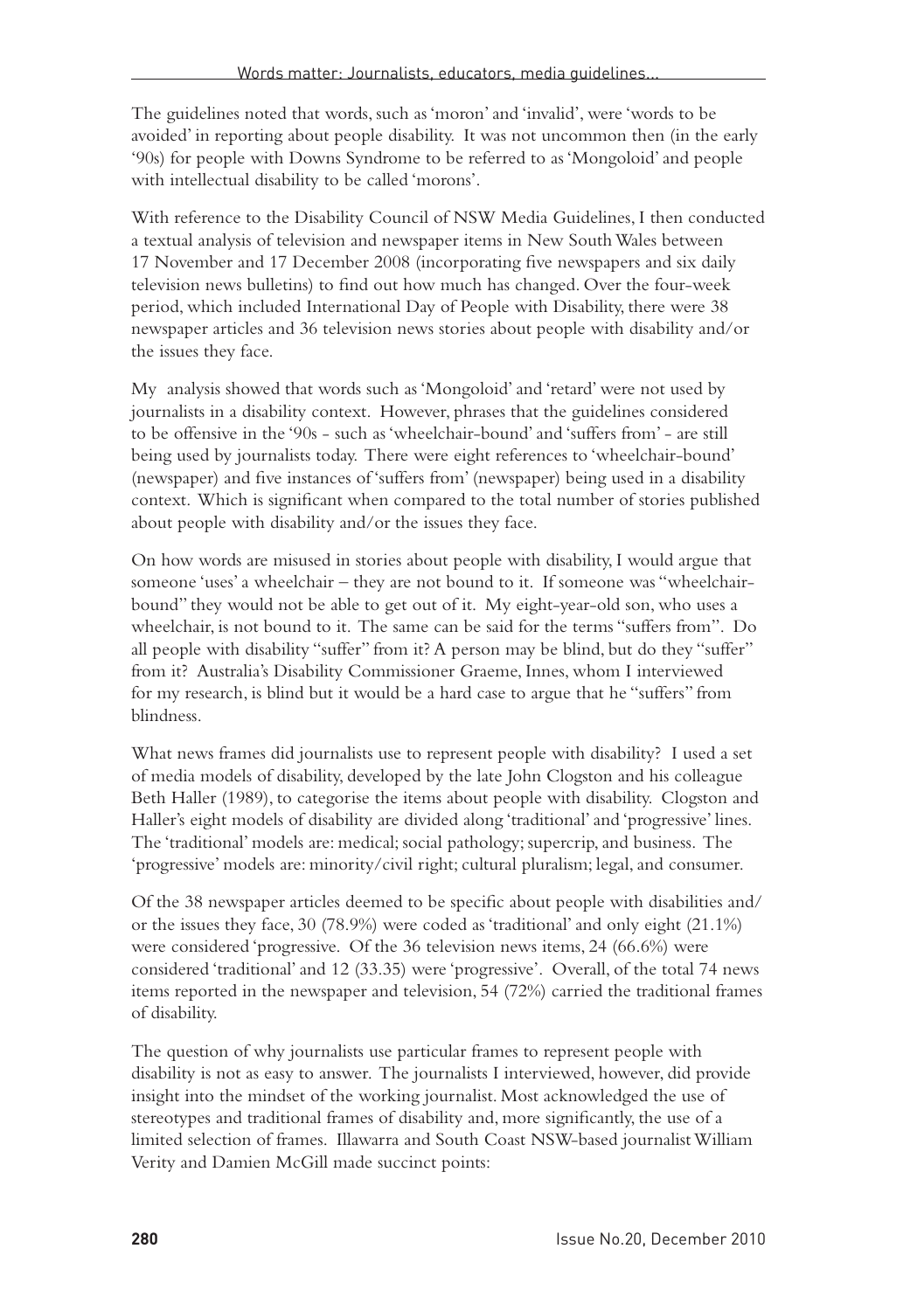"Because they think people will read the piece if it's a sob story. Maybe they will, maybe they won't. People do like to read about positive things," McGill said.

McGill's observation was representative of the media treatment of disability issues, which is, journalists use limited frames - primarily the heroic and tragic frames - to represent people with disability. Verity, too, believed the frames used by journalists to represent disability were limited and relied on the use of clichés and stereotypes.

"Disability in the news is largely represented through cliché' … the cliché that we are all happy with in regard to disabled people are brave, they are courageous, they are good people. They are good, courageous and or victims," Verity said.

How do these media frames impact on community perceptions of people with disability?

Australian Disability Commissioner, Graeme Innes, said:

"People with disabilities are almost inevitably depicted in the media as victims or heroes. We are neither of those. We are just people who want to be agents of our own destiny. What that does is reinforces the negative way in which society put limits on people with disability."

It can be argued, as Innes does, that the use of limited frames consequently limits the community perceptions of disability, and understanding of what it is like to be a person with disability. Given that the media has the capacity to set the agenda and tell people what to think about, if not what to think, then the challenge for journalists, journalism educators and students is to appreciate the alternative frames of disability and not be limited to the familiar and, indeed, cliched story line.

This is where guidelines, such as established by the Disability Council of NSW, are useful. The guidelines encourage journalists, journalism educators and students to critically appraise the words they use because words are the tools of their trade. The 'traditional' frames of disability, and stereotypes, as defined in the guidelines, are to be avoided.

I am, however, reticent to support anything that seeks to dictate to journalists what they can say and how they can say it. While Australia does not have a Bill of Rights that protects freedom of speech, any measure that could be interpreted as an attack on the freedom of the press would be rightly criticised and dismissed by the media and the wider community. One journalist I interviewed suggested that guidelines have a place, but the smell of "political correctness" may see that place quickly relegated to the bottom of the newsroom filing cabinet or the 'deleted' folder.

Nevertheless, I believe that media guidelines on specific issues, such as disability and race, have a critical role to play. Guidelines, like those produced by the Disability Council of NSW, are a means to raise awareness. It would be wrong to consider such guidelines dictatorial (they are called 'guidelines' for a reason) and it would be equally incorrect to dismiss them as acts of 'political correctness'. Hume's guidelines (1994), for example, draw attention to the concept of people first language - espoused by Snow (2008) and others.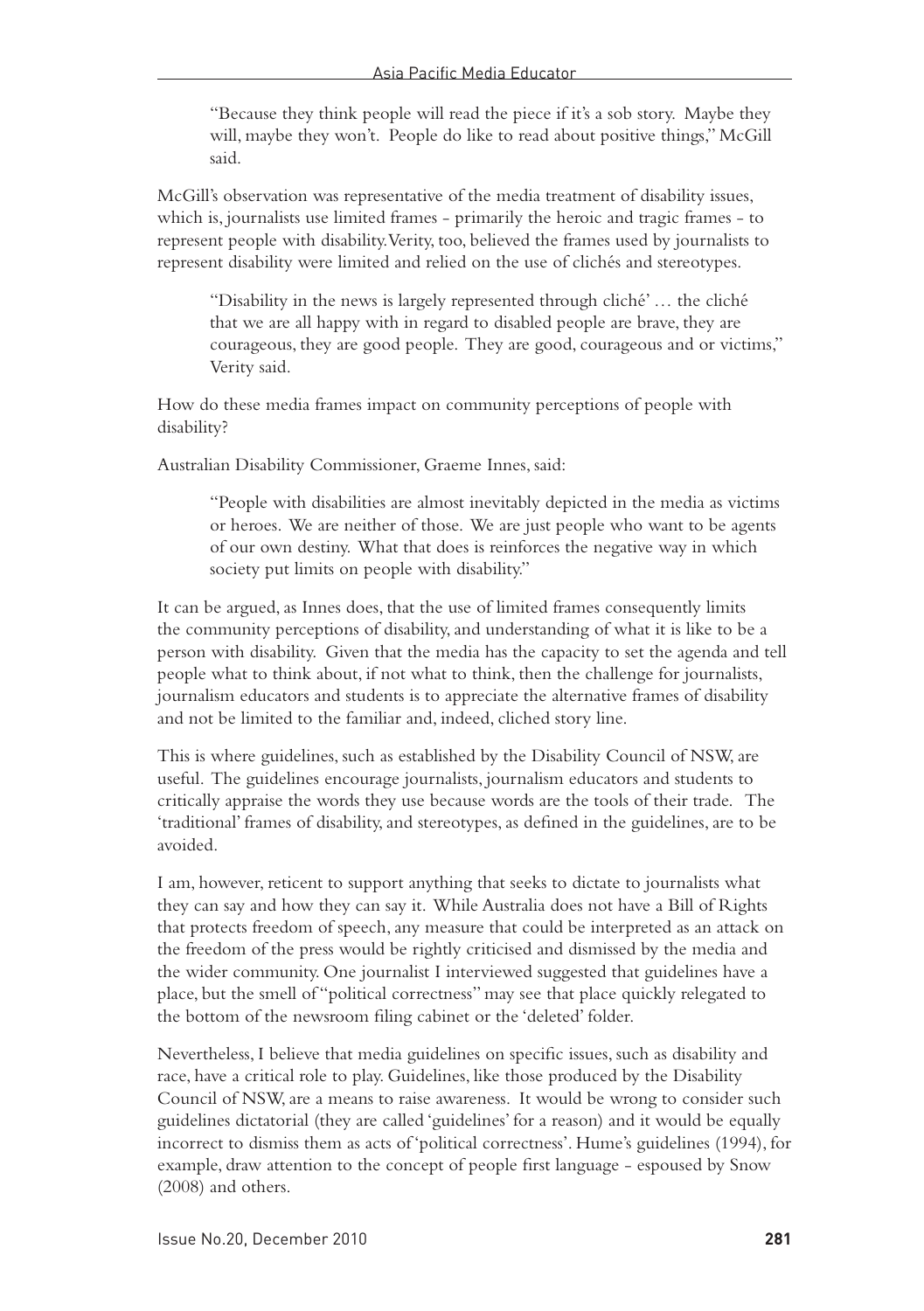The people first concept is as it sounds. People with disability are not defined by their disability; people with disability are people before anything else, and should be treated and represented that way. The Disability Council of NSW Media Guidelines explain:

People with disabilities are people first, with feelings, emotions, desires, aspirations, frustration and needs just like anyone else. For many people, having a disability is an unavoidable fact of life, not something necessarily to be dramatised, feared, ridiculed or denigrated (Hume 1994, p. 4).

Snow, who has written extensively on people first language, explains the concept this way:

People first language puts the person before the disability, and describes what a person has, not who a person is. Are you "myopic" or do you wear glasses? Are you "cancerous" or do you have cancer? Is a person "handicapped/disabled" or does she have a disability? (Snow 2008, p. 2)

This is where the true value of such guidelines is found. While there is a potential for people to dismiss the guidelines as idealistic and dictatorial, they are essentially an awareness-raising tool. Like all tools, there is the potential for the guidelines to be neglected – effectively left out in the rain to rust – and its potential to change the way journalists portray people with disability weakened by lack of awareness. Which, as Hume alluded, was a concern in the dissemination of the Disability Council of NSW Media Guidelines to the media, and thus the journalists' awareness of how disability stories could be better reported.

As the Johns and Brown racial vilification incidents highlight, there is value in awareness-raising. Johns was shocked at his own "ignorance" about the power of his words and the capacity they have to offend and, in his case, vilify. There have since been calls from high-profile Australian sporting identities for more to be done to educate people about the power of their words. Former AFL champion, James Hird, put it well when he spoke about the Brown incident on the Nine Network:

"Often a lot of comments that get made are about a lack of education about what those comments will do and how they will affect people. I think the more we can educate the community on respect, whether it be for religion or for race, the better we all are. I don't think it should be said at all, I think the education will say that even if it's said in jest, it's still hurtful and shows a lack of respect," Hird said (June 17, 2010)

Hird was commenting on the racial vilification issues that continue to grip sport in Australia, but he could easily have been speaking about the words that journalists and others use to represent people with disability.